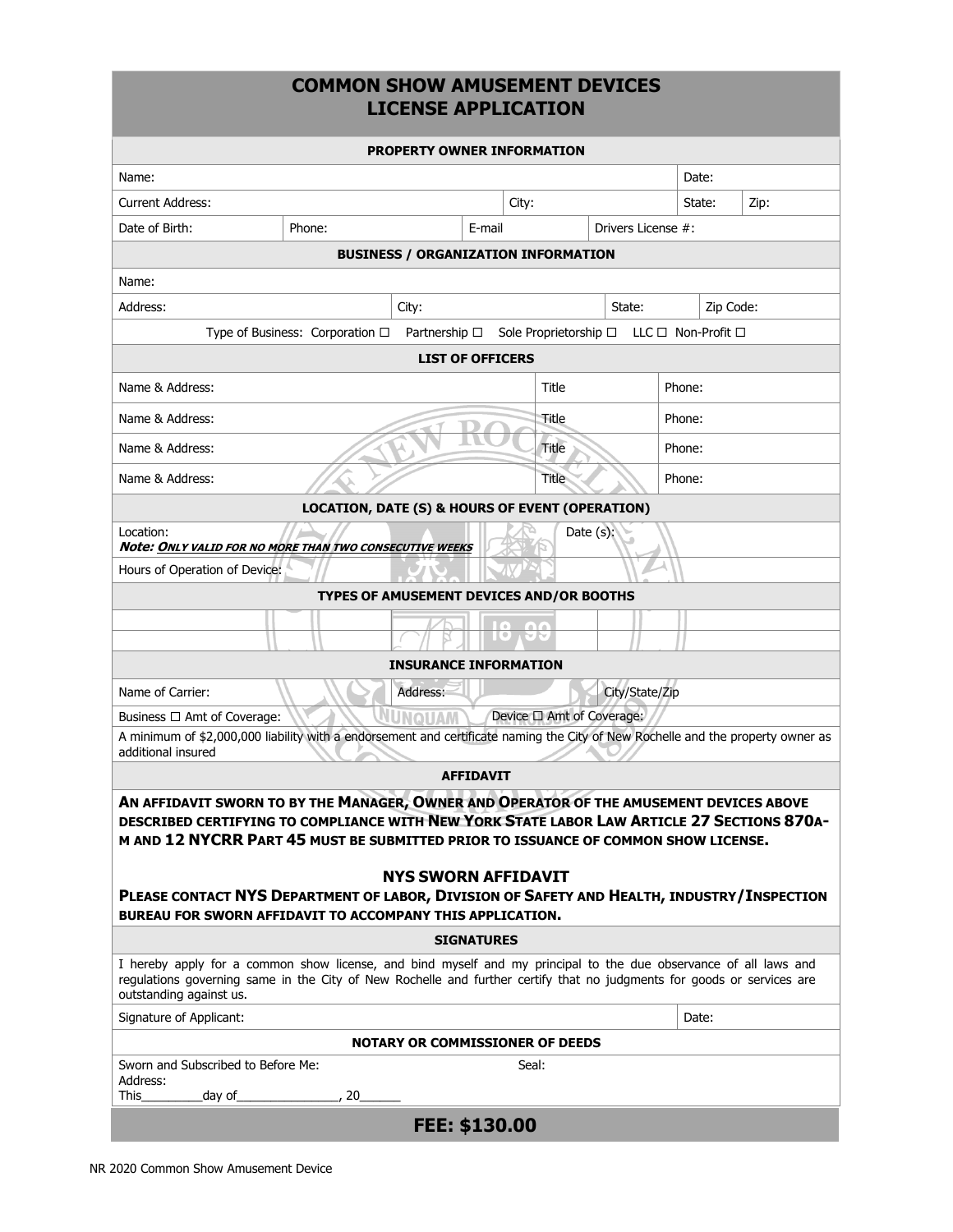## **COMMON SHOW AMUSEMENT DEVICES LICENSE APPLICATION**

| <b>DEVICE OPERATOR INFORMATION</b>                                                                                                                                                                                                                                                                                                                                                                                                                                        |                                                         |       |                                            |                                          |                    |        |           |                                                         |
|---------------------------------------------------------------------------------------------------------------------------------------------------------------------------------------------------------------------------------------------------------------------------------------------------------------------------------------------------------------------------------------------------------------------------------------------------------------------------|---------------------------------------------------------|-------|--------------------------------------------|------------------------------------------|--------------------|--------|-----------|---------------------------------------------------------|
| Name:                                                                                                                                                                                                                                                                                                                                                                                                                                                                     |                                                         |       |                                            |                                          |                    | Date:  |           |                                                         |
| Current Address:                                                                                                                                                                                                                                                                                                                                                                                                                                                          |                                                         |       | City:                                      |                                          |                    | State: |           | Zip:                                                    |
| Date of Birth:                                                                                                                                                                                                                                                                                                                                                                                                                                                            | Phone:                                                  |       | E-mail                                     |                                          | Drivers License #: |        |           |                                                         |
|                                                                                                                                                                                                                                                                                                                                                                                                                                                                           |                                                         |       | <b>BUSINESS / ORGANIZATION INFORMATION</b> |                                          |                    |        |           |                                                         |
| Name:                                                                                                                                                                                                                                                                                                                                                                                                                                                                     |                                                         |       |                                            |                                          |                    |        |           |                                                         |
| Address:                                                                                                                                                                                                                                                                                                                                                                                                                                                                  |                                                         | City: |                                            |                                          | State:             |        | Zip Code: |                                                         |
|                                                                                                                                                                                                                                                                                                                                                                                                                                                                           | Type of Business: Corporation $\Box$ Partnership $\Box$ |       |                                            | Sole Proprietorship □ LLC □ Non-Profit □ |                    |        |           |                                                         |
|                                                                                                                                                                                                                                                                                                                                                                                                                                                                           |                                                         |       | <b>LIST OF OFFICERS</b>                    |                                          |                    |        |           |                                                         |
| Name & Address:                                                                                                                                                                                                                                                                                                                                                                                                                                                           |                                                         |       |                                            | Title                                    |                    | Phone: |           |                                                         |
| Name & Address:                                                                                                                                                                                                                                                                                                                                                                                                                                                           |                                                         |       |                                            | Title                                    |                    | Phone: |           |                                                         |
| Name & Address:                                                                                                                                                                                                                                                                                                                                                                                                                                                           |                                                         |       |                                            | Title                                    |                    | Phone: |           |                                                         |
| Name & Address:                                                                                                                                                                                                                                                                                                                                                                                                                                                           |                                                         |       |                                            | Title                                    |                    | Phone: |           |                                                         |
|                                                                                                                                                                                                                                                                                                                                                                                                                                                                           |                                                         |       | DATE (S) & HOURS OF EVENT (OPERATION)      |                                          |                    |        |           |                                                         |
| Date $(s)$ :                                                                                                                                                                                                                                                                                                                                                                                                                                                              |                                                         |       |                                            |                                          |                    |        |           | Note: ONLY VALID FOR NO MORE THAN TWO CONSECUTIVE WEEKS |
| Hours of Operation of Devise:                                                                                                                                                                                                                                                                                                                                                                                                                                             |                                                         |       |                                            |                                          |                    |        |           |                                                         |
| TYPES OF AMUSEMENT DEVICES AND/OR BOOTHS                                                                                                                                                                                                                                                                                                                                                                                                                                  |                                                         |       |                                            |                                          |                    |        |           |                                                         |
|                                                                                                                                                                                                                                                                                                                                                                                                                                                                           |                                                         |       |                                            |                                          | $\circ$            |        |           |                                                         |
|                                                                                                                                                                                                                                                                                                                                                                                                                                                                           |                                                         |       |                                            | $\bullet$                                |                    |        |           |                                                         |
| <b>INSURANCE INFORMATION</b>                                                                                                                                                                                                                                                                                                                                                                                                                                              |                                                         |       |                                            |                                          |                    |        |           |                                                         |
| City/State/Zip<br>Name of Carrier:<br>Address:                                                                                                                                                                                                                                                                                                                                                                                                                            |                                                         |       |                                            |                                          |                    |        |           |                                                         |
| Device □ Amt of Coverage<br>Business □ Amt of Coverage:                                                                                                                                                                                                                                                                                                                                                                                                                   |                                                         |       |                                            |                                          |                    |        |           |                                                         |
| A minimum of \$2,000,000 liability insurance with an endorsement and certificate naming the City of New Rochelle and the<br>property owner as additional insured.                                                                                                                                                                                                                                                                                                         |                                                         |       |                                            |                                          |                    |        |           |                                                         |
| <b>AFFIDAVIT</b>                                                                                                                                                                                                                                                                                                                                                                                                                                                          |                                                         |       |                                            |                                          |                    |        |           |                                                         |
| AN AFFIDAVIT SWORN TO BY THE MANAGER, OWNER AND OPERATOR OF THE AMUSEMENT DEVICES ABOVE<br>DESCRIBED CERTIFYING TO COMPLIANCE WITH NEW YORK STATE LABOR LAW ARTICLE 27 SECTIONS 870A-<br>M AND 12 NYCRR PART 45 MUST BE SUBMITTED PRIOR TO ISSUANCE OF COMMON SHOW LICENSE.<br><b>NY STATE AFFIDAVIT</b><br>PLEASE CONTACT NYS DEPARTMENT OF LABOR, DIVISION OF SAFETY AND HEALTH, INDUSTRY/INSPECTION<br><b>BUREAU FOR SWORN AFFIDAVIT TO ACCOMPANY THIS APPLICATION</b> |                                                         |       |                                            |                                          |                    |        |           |                                                         |
| <b>SIGNATURES</b>                                                                                                                                                                                                                                                                                                                                                                                                                                                         |                                                         |       |                                            |                                          |                    |        |           |                                                         |
| I hereby apply for a common show license, and bind myself and my principal to the due observance of all laws and regulations<br>governing same in the city of new Rochelle and further certify that no judgments for goods or services are outstanding against<br>us.                                                                                                                                                                                                     |                                                         |       |                                            |                                          |                    |        |           |                                                         |
| Signature of applicant:                                                                                                                                                                                                                                                                                                                                                                                                                                                   |                                                         |       |                                            |                                          |                    | Date:  |           |                                                         |
| <b>NOTARY OR COMMISSIONER OF DEEDS</b>                                                                                                                                                                                                                                                                                                                                                                                                                                    |                                                         |       |                                            |                                          |                    |        |           |                                                         |
| Sworn and Subscribed to Before Me:<br>Address:<br>This<br>day of_                                                                                                                                                                                                                                                                                                                                                                                                         | , 20                                                    |       | Seal:                                      |                                          |                    |        |           |                                                         |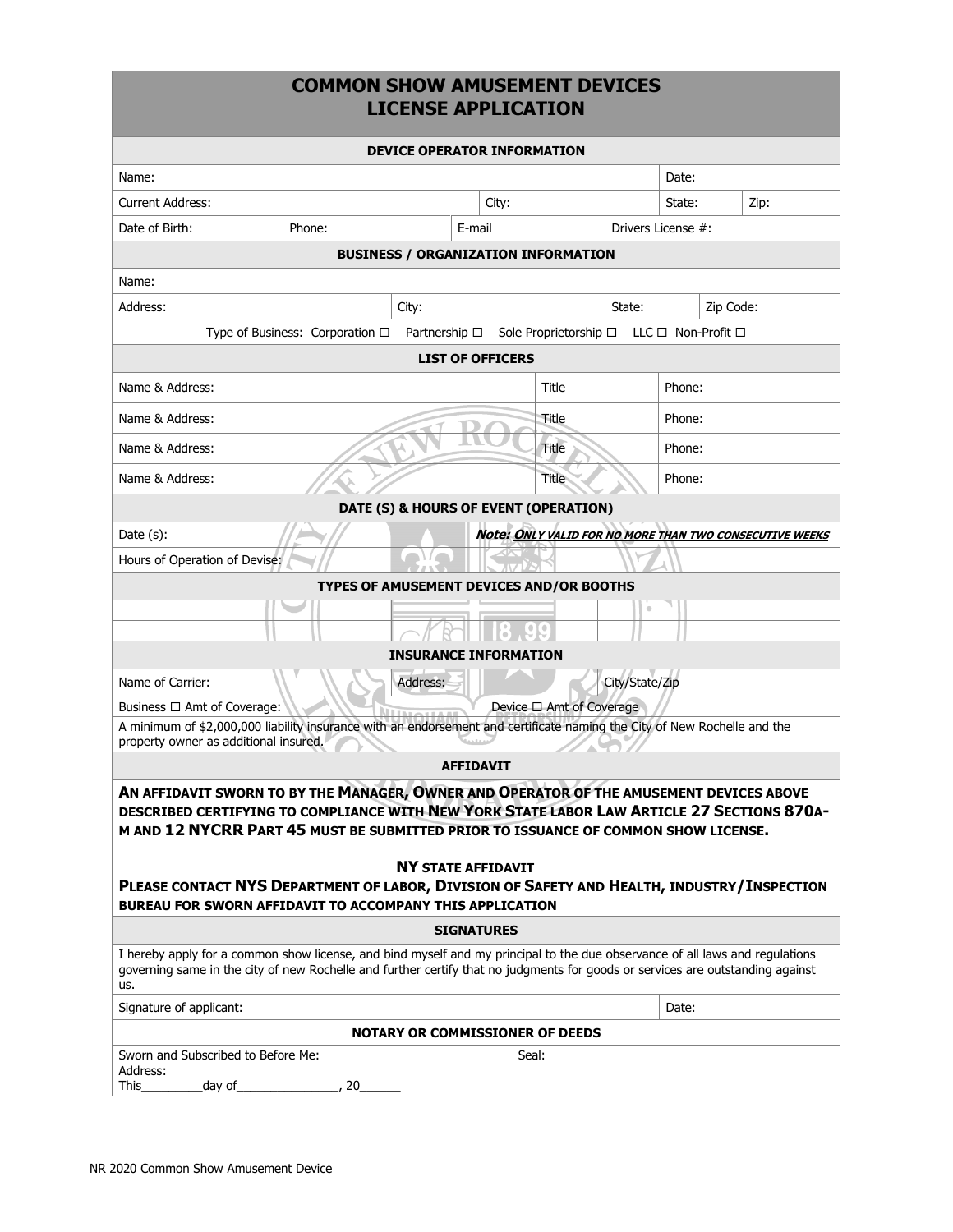#### **COMMON SHOW/AMUSEMENT DEVICE LICENSE APPLICATION**

NOT MORE THAN ONE (1) COMMON SHOW LICENSE SHALL BE GRANTED FOR ANY GIVEN PROPERTY IN ANY GIVEN CALENDAR YEAR, AND EACH SUCH LICENSE SHALL BE EFFECTIVE FOR NOT MORE THAN TWO (2) CONSECUTIVE WEEKS.

#### **CITY OF NEW ROCHELLE AUTHORIZATIONS**

#### **1. Risk Manager**

I have investigated the insurance policy and certificate of the foregoing property / organization and they comply.

| Signature | Date |
|-----------|------|
|-----------|------|

## **2. CORPORATION COUNSEL**

I have examined the application and public liability insurance policy covering the business and naming the Owner and the City of New Rochelle as additional insured with the endorsement and minimal coverage of \$2,000,000.

Signature Date

# **3. BUILDING DEPARTMENT**

I have examined the location designated and it conforms to our Zoning Regulations. The equipment herein described has been inspected by the New York State Department of Labor. An affidavit attesting to this inspection and approval is on record in the Bureau of Buildings or the City of New Rochelle.

| Signature |  |  |  | Date |  |
|-----------|--|--|--|------|--|
|           |  |  |  |      |  |

## **4. FIRE DEPARTMENT**

I have examined the location described in this application and certify that it complies with the requirements of the Bureau of Fire for the safety of persons using this device.

| Signature | Date |
|-----------|------|
|           |      |

The foregoing application is approved, and the City Clerk is hereby directed to issue a Common Show License as provided in the Code of the City of New Rochelle, NY.

# **City Clerk**

| Signature:  |                         | Date: |
|-------------|-------------------------|-------|
| License No. | Receipt No.:            |       |
| Fee:        | <b>Expiration Date:</b> |       |

(City Seal)